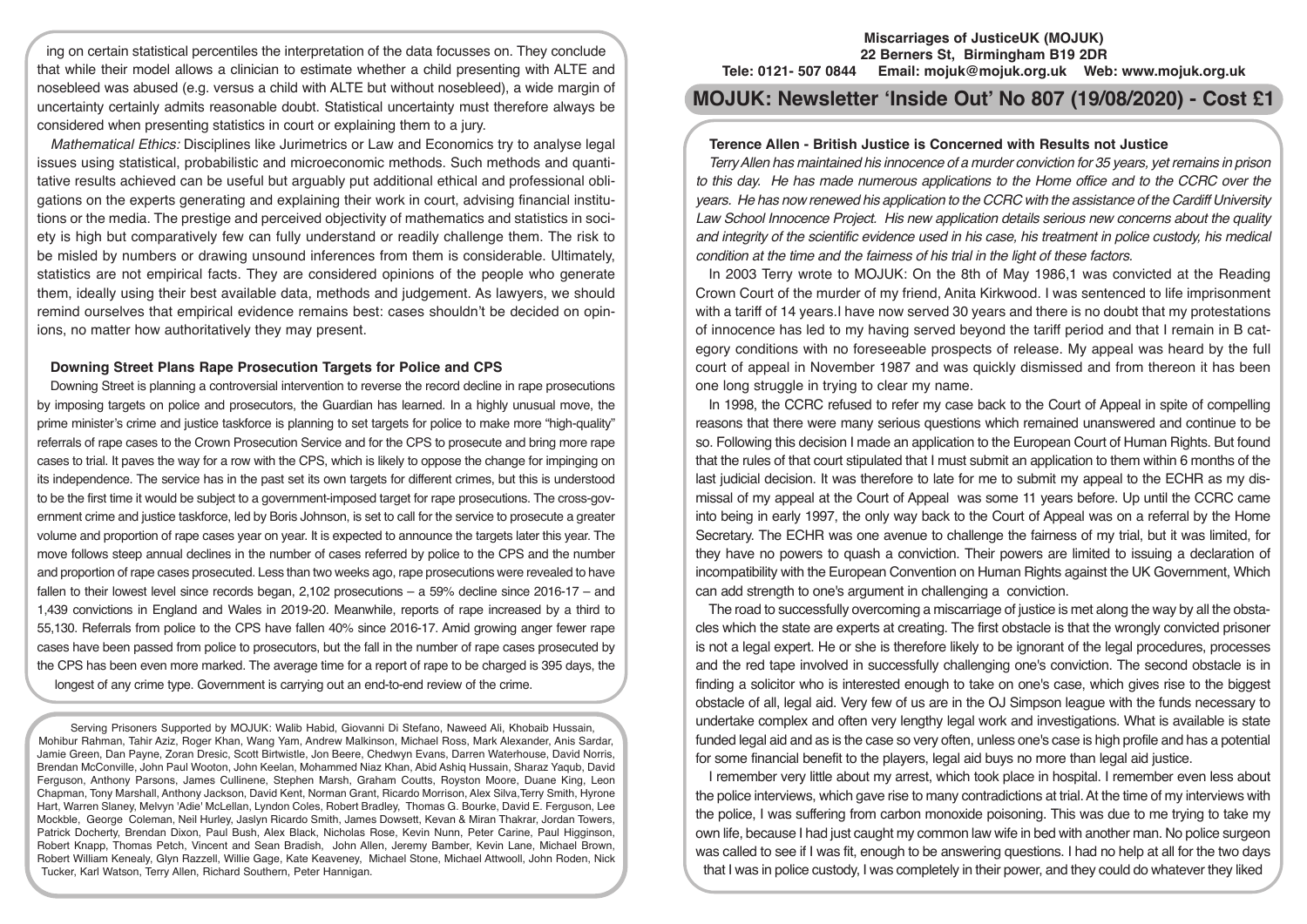to me. I was totally defenceless against them. My friend, Anita Kirkwood was stabbed, beaten, bitten and raped, over a period of some 40 minutes, whilst the police were actually inside her block of flats. Though I was the only person charged, there was ample evidence before my arrest that two persons were involved. Both attackers left their DNA samples on her body.

It took me many weeks of studying the police statements and forensic evidence to possibly identify one of the assailants. It took me a further 6 years to possibly identify the second person involved. This is because my own defence team withheld evidence from me, until I forced them to hand it over to me via the legal ombudsman. No one, to date, has seen fit to put those forensic samples to a DNA test. No one, it seems is interested in justice, just a conviction, be it a right or wrong one

Messages of Solidarity/Support:

Allen A6119AD, HMP The Mount, Molyneaux Avenue, Bovington,HP3 0NZ

## **Loss of UK Prisoners' Rights is ihe Forgotten Injustice of the Covid-19 Crisis**

Nick Cohen, Observer: At the start of the pandemic, any fool could see where the virus would strike. Any fool, that is, except the fool in Downing Street. "Few outsiders care about the care services," I wrote on 4 April. "They are as neglected as the prisons, another Cinderella service that could be ravaged." We were right about care homes becoming mortuaries, but the virus spared the prisons. Or, rather, it appeared to spare them. Instead of taking lives, it has taken liberties and made the practices of our criminal justice system resemble those of a police state.

As always, the scandal is that there is no scandal. The Crown Prosecution Service shrugs its shoulders and our allegedly liberal judiciary sits on its hands as uncounted thousands are imprisoned without a court convicting them and ordered to stay in their cells 23 hours a day, with one shower a fortnight until… No one knows. Their plight echoes the wider plight of the UK. We have the highest excess death rate of any country in the world because the Johnson administration lacks courage. It would not lock down in time or stop flights from Covid-infected countries because it would not take hard and unpopular decisions for fear of looking bad. Its dilettantism has infected the whole public sector.

All free societies place limits on how long the state can hold a suspect before bringing him or her to trial. The government cannot just imprison citizens indefinitely. The legal time limit that a defendant can be held in custody – the time between being charged with an offence and bring brought to court for a criminal trial – is 182 days, unless there are exceptional circumstances such as a witness falling ill. England, which gave the world the presumption of innocence and habeas corpus, would never tolerate imprisonment without trial stretching on indefinitely. Suppose the jury found you not guilty, but you had been punished by spending years in a cell on remand as if you were a guilty man. No government should have the power to lock you up and forget your existence. Fair Trials has heard of people having to wait in prison for cases postponed until December 2021

Covid-19 has given this government precisely that power. As courts closed and jury trials stopped, the CPS deemed the pandemic an "exceptional" circumstance. Fair enough, I hear you say. But for how long would the exceptional circumstance last, how many people were to be held indefinitely and what would the government do if the "exceptional circumstance" became the norm? I have been able to find just one judge who asked these questions. Unfortunately for the state of English liberty, he wasn't the lord chief justice, but a lowly justice at Woolwich crown court. Last month, Judge Keith Raynor released an alleged drug dealer who had been held way beyond the 182-day limit. Refusing a CPS request for a third extension to his incarceration, the judge warned that "many defendants in custody will not be tried until well into 2021". Maybe longer than that. Fair Trials, a global criminal justice watchdog, has heard of people having to wait in prison for cases postponed until December 2021, with no guarantee that they will be heard even then.

lawyers, we like things to follow a logical order. The approach taken thus far towards parental alienation is an antithesis to our way of working: seeking to solve a problem that we do not yet fully understand or are able to define in the vain hope that the problem will be addressed. If we do not understand what parental alienation is, how can we possibly hope to determine allegations of parental alienation and then what can we do to solve the problem?

## **Benjamin Bestgen: Pitfalls of Statistics and law**

Being falsely convicted for murdering one's children is likely amongst the worst experiences any person can have. In 1998, solicitor Sally Clark was convicted of the murders of her two babies, each dying a few weeks after birth at home. The defence's assertion of Sudden Infant Death Syndrome (SIDS) was rejected after a medical expert for the prosecution argued with the help of statistics that murder was more likely. The conviction was upheld on appeal in 2000. Mrs Clark served about three years of her sentence. Only a second appeal, challenging the statistical evidence and other issues with the prosecution's case, led to the conviction being quashed. Mrs Clark's position as solicitor and conviction for child murder made her prison time particularly difficult. She never recovered from her complex trauma, developed psychiatric problems, alcohol dependency and died in 2007.

*Sound Reasoning:* Common wisdom says lawyers and law students suck at maths, though at least one study from 2013 suggests this may not be entirely true. But numeracy skills aside, an appreciation for logic and asking the right questions is arguably a must-have in the profession. Sound reasoning involves the ability to be less prone to succumb to cognitive biases, logical fallacies or framing effects. In the Clark case, the prosecution's expert witness relied on what he called "a rather crude aphorism but a sensible working rule" that one cot death is a tragedy, two is suspicious and three is murder until proved otherwise. He presented self-made statistics to claim that the probability of two cases of SIDS in an affluent, non-smoking family like the Clarks was exceptionally low (1 in 73 million), implicitly suggesting murder was more probable. His probability analysis was decisive in Mrs Clark's conviction, seemingly convincing the jury "beyond reasonable doubt".

Statistics is a scientific field concerning the collection, analysis, interpretation, explanation and presentation of data. Each stage – from collection to presentation – is a complex sub-discipline on its own. What a statistic can really tell us depends on what exactly was done, assumed, inor excluded, fact-checked and reasoned at every stage of the statistic's creation. And while professionals like doctors normally learn some statistics, they are generally not expert statisticians. Neither was the prosecution's expert in Clark: in 2001, The Royal Statistical Society felt compelled to publish a statement of concern, declaring his statistical approach invalid and its interpretation prone to logical errors, including the Prosecutor's Fallacy.

*Uncertainty:* When considering the likelihood of an event with the help of probabilistic reasoning, a core problem is how to communicate and interpret uncertainty. Statistician Nicky Best and colleagues (2012) presented a statistical model to help clinicians calculate the likelihood of child abuse in infants who experienced an acute life-threatening event (ALTE) in combination with nosebleeds. They concluded that estimating the probability of a child having been abused versus alternative innocent explanations is far more uncertain than expert advice or common literature on the subject suggests and depends heavily on assumptions made in individual cases. On their best estimate, the probability that an infant presenting with ALTE and nosebleed was abused lies between 15 per cent and 26 per cent, depending on the assumptions made. They also flag a non-negligible possibility of abuse as low as three per cent or as high as 51 per cent, depend-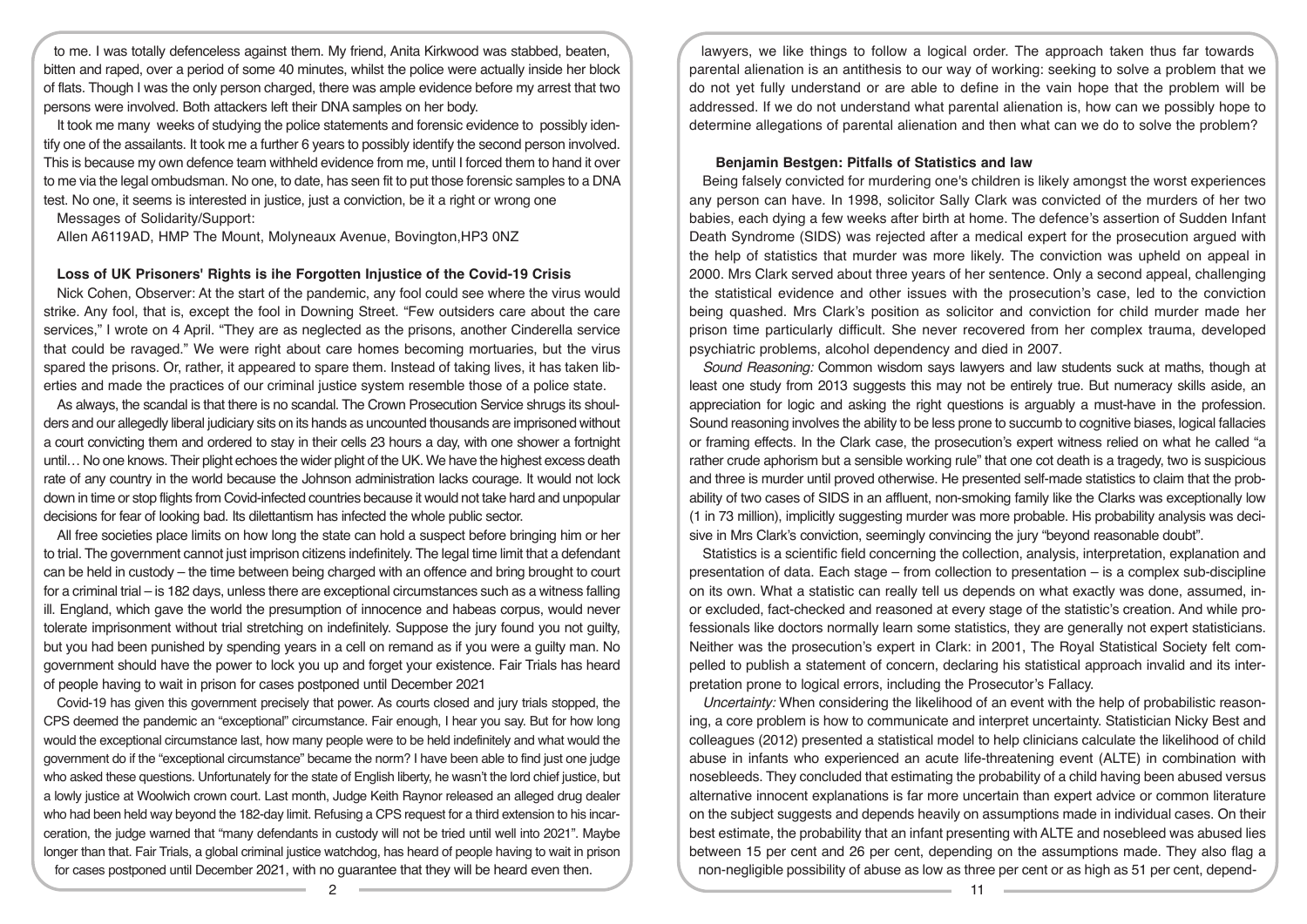tions of parental alienation. The concept of parental alienation can trace its roots back to the 1970s, but real debate did not actually start until Richard Gardner[1] sought to introduce parental alienation as a syndrome in 1985, in which he defined it as a 'disturbance in which children are obsessed with deprecation and criticism of a parent – denigration that is unjustified and/or exaggerated.' Since then, there has been a steady stream of literature across a number of disciplines seeking to examine the effects of both parental alienation and parental alienation syndrome [2] and how to manage such issues. Much of the literature on the subject, however, is predicated upon the reader already having an awareness of what parental alienation is, or upon an acceptance of what others believe parental alienation (or Parental Alienation Syndrome (PAS)) to be.

In recent times, CAFCASS have identified the need for a greater understanding of parental alienation as they are called upon by the Family Court to assist with such cases. CAFCASS have adopted a working definition of alienation. However, it is argued that this working definition highlights a significant difficulty in moving on the debate on parental alienation or offering meaningful assistance to the Court. CAFCASS' working definition is: "When a child's resistance/hostility towards one parent is not justified and is the result of psychological manipulation by the other parent." The use of the phrase 'psychological manipulation' conjures up connotations that parental alienation is a psychological issue. This would tend to align CAFCASS' understanding of the concept with Gardner's assertion that parental alienation is a syndrome. Indeed, proponents of Gardner's work have also found their research the subject of criticism and, in some cases, judicial rejection in this country. Against the backdrop of criticisms which Gardner's work has generated from psychological and legal spheres and despite calls to include parental alienation syndrome in the ICD-11 and DSM-V having been rejected due to, amongst other reasons, a lack of research on the subject, it is submitted that the adoption of such a working definition by an organisation that is a major player in the Family Justice System further muddies the water. This is particularly so when considered alongside the findings of a review commissioned by CAF-CASS Cymru [3] that there is no agreed definition of parental alienation.

During the initial stages of my research in this area, it is apparent that parental alienation and parental alienation syndrome are different beings. Yet even those who claim to be experts in the area appear to use the terms 'parental alienation' and 'parental alienation syndrome' interchangeably. Indeed, the working definition adopted by CAFCASS appears to merge the two concepts, with the reference to 'psychological manipulation'. This, it is asserted, adds to the need for a clear definition that does not appear to conflate the two. This must be avoided, not least as calls to include parental alienation syndrome in the international directories for mental illnesses have been rejected. It has been acknowledged by the courts that cases where alienation is asserted place a huge demand on the court's resources [4] and this is particularly so at a time when the Family Court is facing significant pressures. The fact that many of the reported cases in which parental alienation is said to be a factor take the form of a 'post-mortem of the lost parental relationship' provides further support for the argument that more work is required in order to arrive at a clearer, less controversial definition and one that will offer the court and the families it serves the opportunity to manage such cases effectively, yet efficiently. However, the burden placed upon the courts is unlikely to lessen whilst arguments persist as to what parental alienation actually is.

Allegations of parental alienation are not going away. There is a body of research which tells us that a fractured parental relationship can create difficulties for children which pervade their life and future relationships; in order to ensure better outcomes for those children and families served by the Family Justice System, greater understanding of the concept is required. As

It is impossible to find out how many of the 11,000 or so in jail awaiting trial are being held under "exceptional" measures. I asked the CPS. It didn't know, even though its lawyers are meant to know. The activists at Fair Trials have submitted freedom of information requests. They have not been answered. MPs have tried in parliament. No luck again. Fair Trials, like everyone else who understands the public sector, emphasises that the suspension of due process is being inflicted on a criminal justice system that was already "underfunded and crumbling". Ten years of Conservative rule meant that it was in crisis before the Covid crisis. Courts were closed, legal aid and the police cut, and the backlog of cases allowed to grow to unprecedented levels.

Most prisoners awaiting trial in England are not dangerous: The government is not being entirely idle. It promised trials could be heard in "Nightingale courts", but to date has announced only 10 new sites. Johnson promised money to "digitally upgrade" 100 courts. But no one knows when the work will be finished or, given the government's record on IT, whether the digital upgrade will actually work. In any case, what Johnson gives with one hand, he takes with another. The government is spinning that it wants to end plea bargains and reduced sentences for defendants who accept their guilt. This will lead to more not-guilty pleas and more delays as defendants clog the system by demanding full hearings on the off-chance they might get lucky.

The one measure it won't take is the measure that governments across the world are taking: releasing non-violent offenders. Most prisoners awaiting trial in England are not dangerous. Only 25% of those on remand are facing charges of murder, rape and other forms of violence. The government could release many of the rest under supervision and allow them to live free until the day it could get round to organising a trial. In April, it said 4,000 low-risk prisoners would be fitted with GPS tags and let out to stop the spread of the virus in prison. At most it freed about 250. The home secretary, Priti Patel, was "uncomforta ble" with the idea, the Times reported. She could see how it would dent the Conservatives' attempt to pose as party of law and order. PR concerns overrode all else.

You may not care about suspects presumed innocent until found guilty in solitary 23 hours a day. But perhaps you care about losing a relative to Covid or losing your job because the Johnson administration was so frightened of being accused of running a nanny state that it delayed taking the essential measures to protect the population. Perhaps you will then realise that the trouble with having a government run by second-rate Tory journalists is that it cares more about bad headlines in the second-rate Tory press than the lives and liberties of its luckless subjects.

**Number of deprivation of liberty orders for children and young people triples in two years:**

BBC News: The number of children in care in England and Wales subject to deprivation of liberty orders has tripled in the last two years, research by BBC News has found. The BBC report said freedom of information responses from 91 of 170 local authorities in England and Wales had shown the number of deprivation of liberty orders for children and young people went from 43 in 2016-17 to 134 in 2018-19. The report said deprivation of liberty orders were increasingly being used to detain children in homes when suitable accommodation cannot be found. It added that more than a quarter of orders granted over the last five years were made primarily because of concerns about the child or young person going missing, without relating to mental capacity. The BBC report follows a number of expressions of concern from judges about the lack of secure placements for young and vulnerable children. The latest comments came from Mrs Justice Judd in Z (A Child : DOLS: Lack of Secure Placement) [2020] EWHC. In that case the Department for Education told the High Court that there was nothing that could be done and the local authority concerned would have to keep searching in circumstances where there was no suitable placement.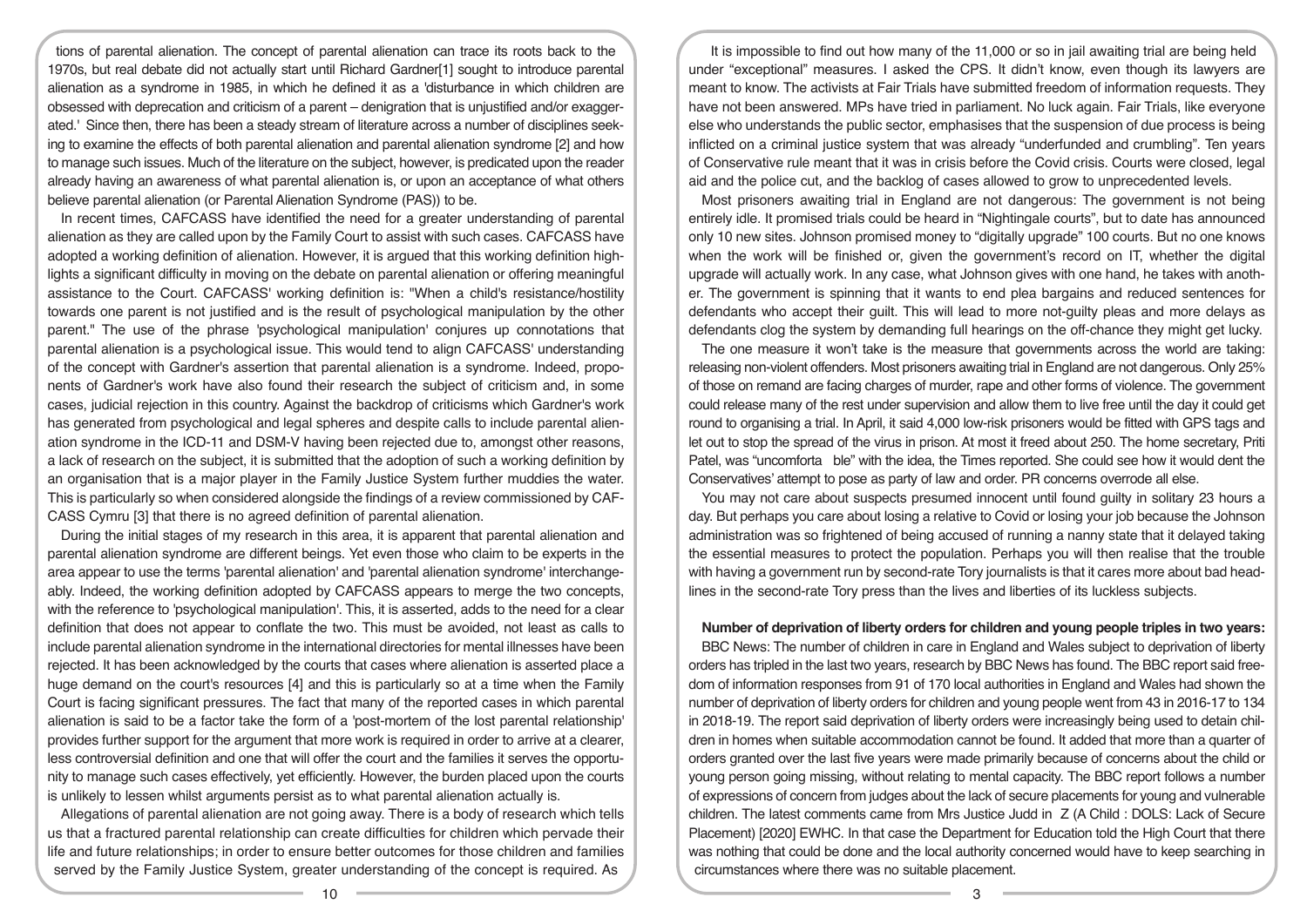### **Romanian Grandmother Wins Appeal Against Extradition For Shoplifting**

A Romanian national has succeeded in appealing an extradition order that would have seen her returned to Romania to serve a 13-month prison sentence for a conviction of aggravated theft. The appellant, referred to as DV, argued that her rights under article 8 of the ECHR would be breached by extradition, due to the fact that her youngest child had given birth to a baby daughter, to whom DV was in effect the primary carer, in the middle of extradition proceedings. The appeal was heard in the Appeal Court of the High Court of Justiciary by Lord Brodie, Lord Glennie, and Lord Turnbull.

*Failed to Attach Sufficient Weight:* The appellant was convicted of aggravated theft in a court in Bucharest in 2017. The theft was committed in November 2014 when she stole several food products from a mall store in Napoca, Romania. The appellant had a criminal record in several different countries for analogous offending, including in Scotland. She had travelled to Romania from Scotland to attend the trial but had returned to Scotland following her conviction. Following her sentencing in December 2017, the Romanian authorities sought to extradite her by means of a European Arrest Warrant issued in January 2018. The appellant was arrested and appeared at Edinburgh Sheriff Court on 19 April 2018. She opposed extradition, with a hearing taking place in May 2019 after a series of adjournments. At the hearing, the sheriff ordered that the appellant be extradited.

The appellant's youngest child, CV, born in 2006, resided with her mother and father in Scotland. In June 2019, Glasgow City Council social workers were made aware that CV was pregnant. Following the birth of the child, the appellant and CV shared parenting duties and the appellant remained the main carer for both of them to allow CV to continue to attend school. Following the birth of the appellant's granddaughter, AV, the application was amended to include an article 8 challenge, which was accepted by the respondent as competent despite its lateness in proceedings. It was therefore submitted that new evidence had come to light which would have resulted in the sheriff deciding the question differently in that he would have been required to order the appellant's discharge. The appellant submitted that there was a strong public interest in ensuring that children are properly brought up, and that the meeting of both CV and AV's practical and emotional needs would be significantly affected by the removal of their primary caregiver. Further, the nature of the offending behaviour was at the lower end of the spectrum of criminal behaviour, which would be a significant factor in weighing up the public interest in extradition.

Trivial nature: The opinion of the court was delivered by Lord Brodie. After being satisfied that the court was required to determine the issue de novo, he said: "We have regard to all the factors referred to by [the respondent] as favouring extradition but, with one exception, we have not given them much weight. A requested person may be extradited even where, in the opinion of the requested court, the offence for which that person has been convicted does not appear to be very serious. The seriousness of the extraditable offence is nevertheless relevant; where the offence is serious that weighs the balance in favour of extradition, where it is not serious it does not. What we have in the present case is a conviction for shoplifting of some items from a food store a number of years ago which attracted a custodial sentence of 13 months. If anything, the trivial nature of this offence points away from extradition, albeit we noted and have had regard to the point made by the solicitor advocate for the respondent that were the appellant to be extradited her absence from her home in Scotland should not be for more than 13 months."

On the appellant's arguments regarding her children, he said: "The crisis which arose when the thirteen-year-old CV gave birth to AV, would appear to have been satisfactorily managed by the appellant taking on the role of principal carer of AV while continuing to look after CV. To withdraw the childcare provided by the appellant would amount to an interference with the children's article 8

law to compel an answer from an overseas recipient in Country B where Country A could criminalise their conduct. A notice under a disclosure order could not therefore be sent to persons out of the jurisdiction. The SFO argued that Perry did not preclude the making of a disclosure order where the subject of the investigation was outside the jurisdiction. It was only a notice made under authority of the disclosure order that could not be sent to an overseas person. The SFO also argued that although Mr Faerman was named as the subject of the investigation, a notice under a disclosure order could be sent to any person who had relevant information. As to the allegations of breach of the duty of full and frank disclosure, the SFO accepted that Perry was not brought to the attention of the court, but maintained that the non-disclosure was inadvertent. It was submitted that the court would still have granted the disclosure order, but may have made clear a notice could not be served on Mr Faerman. There was no male fides and there was a compelling public interest in the disclosure order remaining.

What did the court decide? The court considered that the test for the granting of a disclosure order had been met. It considered Perry and agreed that Perry was authority for the proposition that no notice could be issued pursuant to the disclosure order to persons outside the jurisdiction. The fact that Mr Faerman was the only named respondent did not limit those to whom the SFO may send notices, including those within the jurisdiction. The court did not therefore consider the disclosure order itself was unauthorised or defective. However, the court was critical of the SFO serving a notice and a copy of the disclosure order on Mr Faerman's solicitors with the penal notice redacted. The court rejected the SFO's submission that this ensured the notice complied with Perry. There was no power to issue a notice requiring information from Mr Faerman who was resident in Brazil. The court noted that once objection had been raised by Mr Faerman's solicitors, the SFO withdrew the notice. Although the court dismissed the application, it marked its displeasure at the attempt to serve the notice on Mr Faerman in this way by making no order as to costs in favour of the successful respondent. The court considered that although there had been non-disclosure it would not be appropriate to discharge the disclosure order because: had the judge been told about the Perry case the disclosure order would still have been made, but the court would have noted that a notice could not be served on Mr Faerman outside the jurisdiction the SFO did not act in bad faith, there was no prejudice to Mr Faerman, as he did not answer the notice sent by the SFO, there was a compelling public interest in maintaining the disclosure order

#### **Parental Alienation: the Enigma of Family Law**

Ian McArdle, Barrister Atlantic Chambers, Liverpool, calls for an agreed definition of 'parental alienation'. In recent years, the concept of parental alienation has provoked much debate amongst academics and practitioners alike, all seeking to offer guidance on how cases involving parental alienation should be managed. Indeed, CAFCASS have sought to devise strategies for their Family Court Advisors to assist in the identification and management of cases involving alleged parental alienation. All those involved in these debates have laudable aims: they seek to secure better outcomes for children and families who are exposed to harmful behaviours. However, there is a significant handicap to these efforts. Before anyone can begin to manage a problem, surely they must grapple with what the problem actually is? And if they cannot identify the problem, then how can they possibly manage it? And if they cannot manage a problem, how do they solve that problem so that it does not reoccur?

This, I argue, is the conundrum facing the Family Justice System when dealing with allega-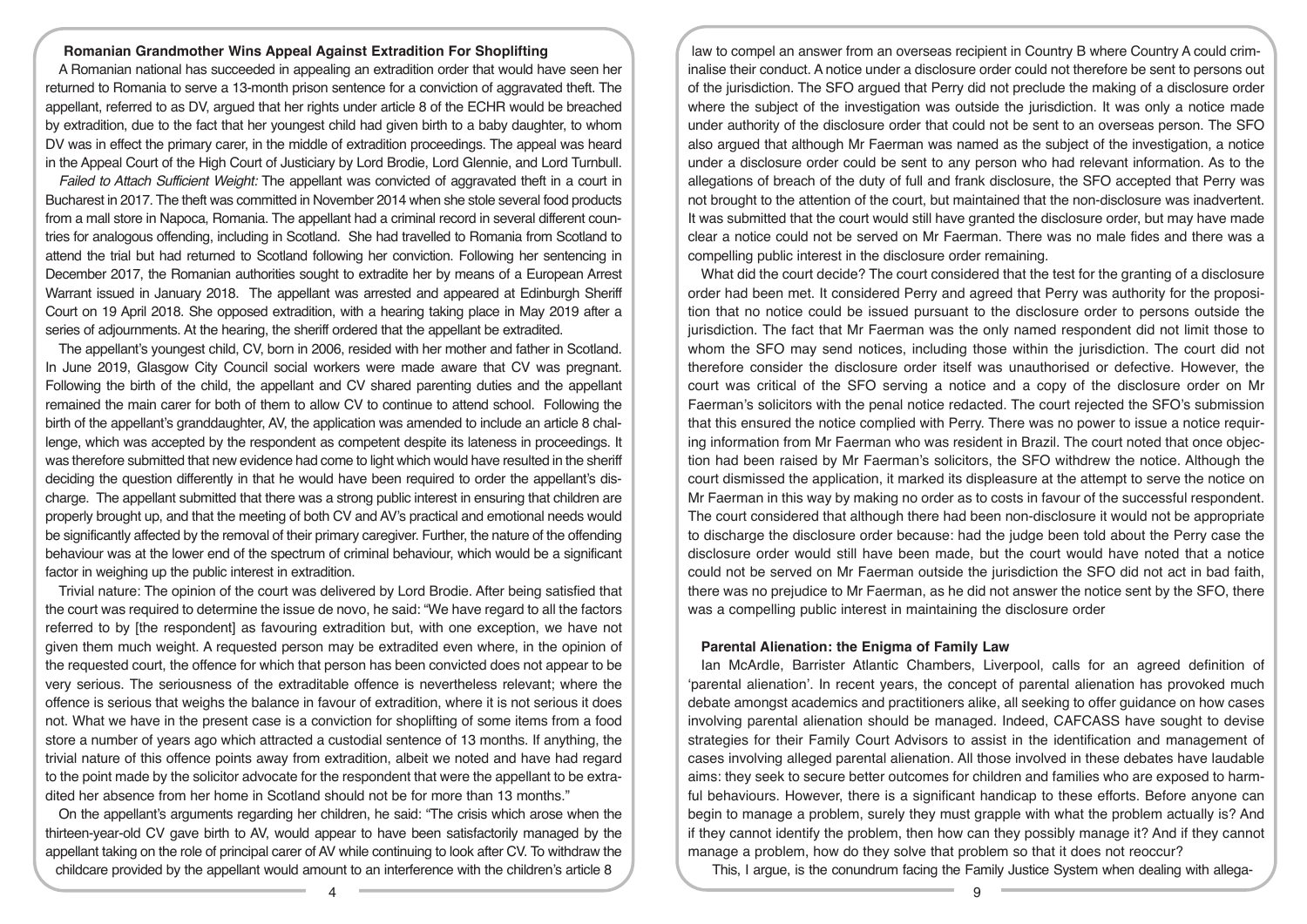instance if rights to mental integrity and psychological continuity should be absolute or relative. Philosopher Julian Savulescu argues for obligatory moral enhancement to improve the minds and behaviour of violent offenders, if such biomedical technologies are safe and effective. Others disagree. In times of hype, hysterics and kneejerk reactions, nuanced, considered public debate of neurotechnology with all its benefits and risks is all the more important. It should be worth our time.

## **Proceeds of Crime Act 2002 Disclosure Orders, Notices and Overseas Recipients**

James Fletcher, barrister, at 5 St Andrews Hill: Corporate Crime analysis for Lexis Nexis PSL: Although the Serious Fraud Office (SFO) did not bring to the court's attention a Supreme Court decision (that held a notice issued under a disclosure order could not be sent to someone outside the jurisdiction) that did not invalidate the disclosure order itself and the non-disclosure was not sufficient to merit the discharge of the disclosure order. Faerman v Director of the Serious Fraud Office [2020] EWHC 1849 (Admin)

What are the practical implications of this case? This case is a reminder that: if the sole purpose of an application for a disclosure order is to serve a notice to obtain information from a person outside the jurisdiction, then the application would be impermissible; however, if the disclosure order is to be used to obtain information from a wide variety of persons within the jurisdiction then, notwithstanding the subject of the investigation is resident overseas, the disclosure order would not be invalid; furthermore, law enforcement cannot seek to get around the prohibition on serving a notice on someone outside the jurisdiction by simply removing the penal notice from the disclosure order and suggesting that compliance with a notice is voluntary; the case is also an example of non-disclosure which, on the facts and surrounding circumstances, was not sufficient to merit discharge of the order

What was the background? The Administrative Court considered an application to discharge a disclosure order. The SFO was conducting a civil recovery investigation into assets held by Mr Faerman, a Brazilian national, to decide if those assets had been obtained through unlawful conduct. As part of their investigation they made an application for a disclosure order. Disclosure orders are investigative tools available in different types of investigation under the Proceeds of Crime Act 2002 (POCA 2002). Disclosure orders may be sought from the court to authorise an appropriate officer to give written notices to any person whom they consider has relevant information. Upon receipt of the notice, that person has to provide information, answer questions or produce documents relevant to the investigation. A disclosure order is a powerful tool as it provides a continuing power for the investigator to require persons to give information without further recourse to the court. The power to grant a disclosure order is discretionary. To grant a disclosure order in a civil recovery investigation, the court has to be satisfied that there are reasonable grounds for suspecting property has been obtained through unlawful conduct, information which may be provided would be of substantial value to the investigation and the application is in the public interest (POCA 2002, s 358).

The application for discharge was made on two bases: Firstly, that pursuant to the judgment of the Supreme Court in Serious Organised Crime Agency v Perry [2012] UKSC 35, the court had no jurisdiction to grant the disclosure order as it only named Mr Faerman as a respondent and he was resident outside of the jurisdiction: Secondly, it was submitted that failing to bring the authority of Perry to the attention of the judge amounted to material non-disclosure. In Perry the Supreme Court held that because it was a criminal offence pursuant to POCA 2002, s 359 not to comply with a notice issued under a disclosure order, it would be contrary to international

rights in a way which will inevitably be damaging and probably very damaging." We can see that there may be cases where because of the seriousness of the offence of which the requested person has been convicted, damage to dependent children's welfare may have to be accepted, but this does not appear to us to be such a case. The appellant's conduct may not have been exemplary but one cannot avoid the fact that the conviction in respect of which extradition is sought was in respect of shoplifting in circumstances which attracted a 13 month sentence. To imperil the chances of two children growing up into well-functioning adults by extraditing their primary carer at what are critical stages in their respective lives because of a conviction for shoplifting is, in our opinion, clearly disproportionate"l. For these reasons, the appeal against extradition is allowed.

# **Number of deprivation of liberty orders for children and young people triples in two years:**

BBC News: The number of children in care in England and Wales subject to deprivation of liberty orders has tripled in the last two years, research by BBC News has found. The BBC report said freedom of information responses from 91 of 170 local authorities in England and Wales had shown the number of deprivation of liberty orders for children and young people went from 43 in 2016-17 to 134 in 2018-19. The report said deprivation of liberty orders were increasingly being used to detain children in homes when suitable accommodation cannot be found. It added that more than a quarter of orders granted over the last five years were made primarily because of concerns about the child or young person going missing, without relating to mental capacity. The BBC report follows a number of expressions of concern from judges about the lack of secure placements for young and vulnerable children. The latest comments came from Mrs Justice Judd in Z (A Child : DOLS: Lack of Secure Placement) [2020] EWHC. In that case the Department for Education told the High Court that there was nothing that could be done and the local authority concerned would have to keep searching in circumstances where there was no suitable placement.

#### **UK: Successful Legal Challenge Against Police Use of Facial Recognition Technology**

Human rights group Liberty has won a ground-breaking legal challenge in the UK against police use of facial recognition technology. In a judgment handed down today Tuesday 11th August 2020, the Court of Appeal agreed with Liberty's submissions, on behalf of Cardiff resident Ed Bridges, 37, and found South Wales Police's use of facial recognition technology breaches privacy rights, data protection laws and equality laws. The judgment means the police force leading the use of facial recognition on UK streets must halt its long-running trial. The court held that there were "fundamental deficiencies" in the legal framework and that Ed Bridges' rights were breached as a result. The ruling also states: "The fact remains, however, that SWP have never sought to satisfy themselves, either directly or by way of independent verification, that the software program in this case does not have an unacceptable bias on grounds of race or sex."

Mr Bridges said: "I'm delighted that the court has agreed that facial recognition clearly threatens our rights. This technology is an intrusive and discriminatory mass surveillance tool. For three years now South Wales Police has been using it against hundreds of thousands of us, without our consent and often without our knowledge. We should all be able to use our public spaces without being subjected to oppressive surveillance." Liberty lawyer Megan Goulding said: "This judgment is a major victory in the fight against discriminatory and oppressive facial recognition. The court has agreed that this dystopian surveillance tool violates our rights and threatens our liberties. Facial recognition discriminates against people of colour, and it is absolutely right that the court found that South Wales Police had failed in their duty to investigate and avoid discrimination. It is time for the government to recognise the serious dangers of this intrusive technology. Facial recognition is a threat to our freedom – it needs to be banned."